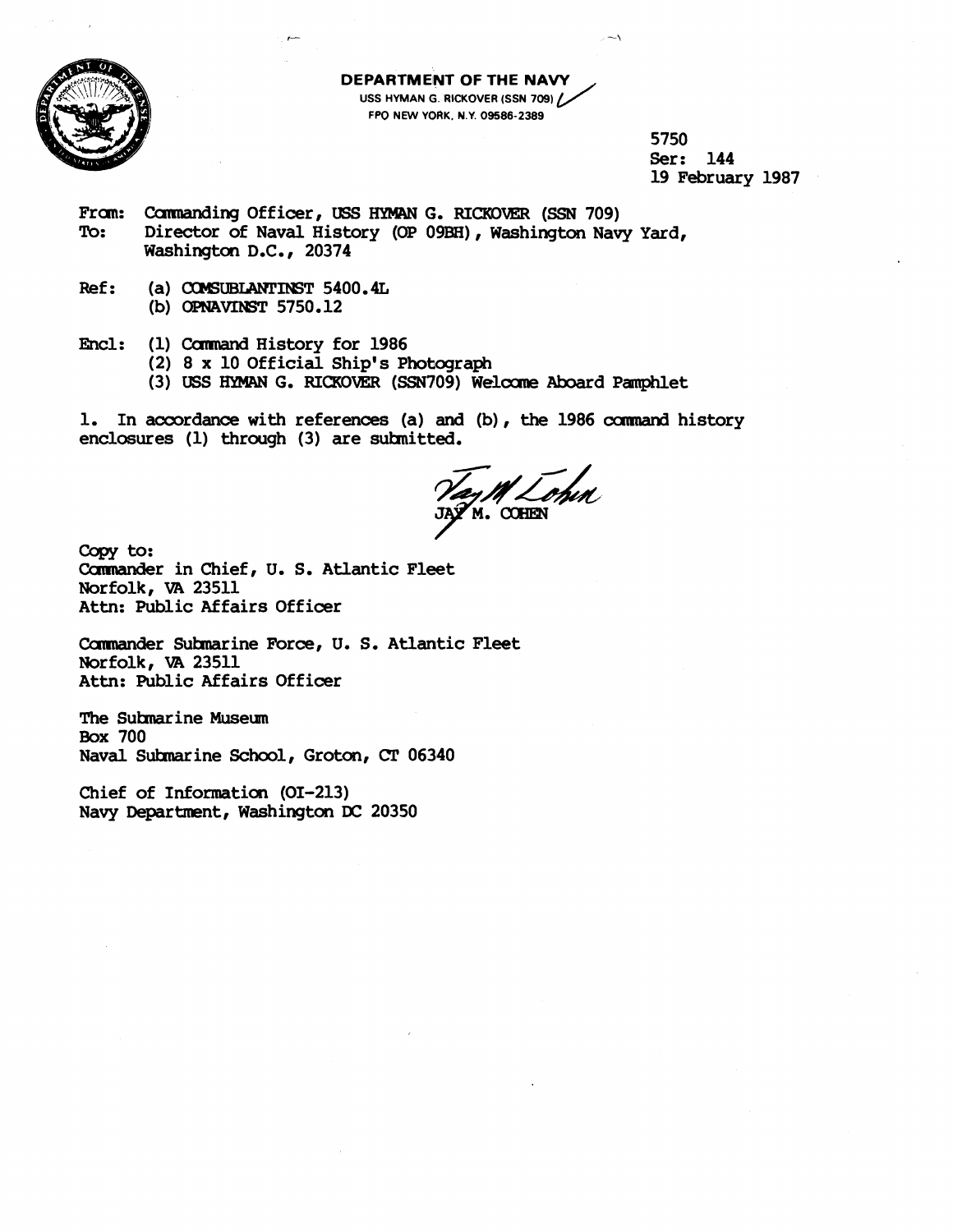**5750 19 February 1987** 

## USS HYMAN G. RICKOVER (SSN 709) ComMnd **History for 1986**

**The ship continued deployed operations in the Mediterranean Sea through the first quarter of 1986 as a unit of the Sixth Fleet. After successfully canpleting an Operational %actor Safeguards Examination with an above average evaluation, the ship canpleted an upkeep alongside** USS **ORIm (AS19) in La**  Maddelena Italy and then visited the port of Toulon, France. On 14 March **1986, the ship departed the Mediterranean and returned to its haneport of**  Norfolk, VA on 21 March 1986.

**After a short standown and upkeep period the ship returned to sea on 5 May 1986 to support operations with USS NOFW3LK (SSN714) and to support**  Prospective Commanding Officer (PCO) Operation along with USS PHOENIX (SSN **702) and USS** CAW3N **(DD970). The ship operated at AUEC, Andros Island, BI for the duration of PCO operations after which she also enjoyed port calls at Port Canaveral, FL and Port Everglades, FL.** 

**On 27 June 1986 the ship mnducted a dependents cruise for eighty seven family members and friends of the crew.** 

**The ship then oamnenced training operations for wer one hundred Naval Academy and** NRUJC **Midshipnen with port calls to Charleston, SC; New London, CT; and Halifax, NS. USS** HYMAN **G. RICKOVER (SSN709) was in port at Norfolk, VA on 8 July 1986 when it received word of Admiral Hyman G. Rickwer's death. A memorial service for Adniral Rickwer was conducted aboard the ship the next day. During the month of July the ship also successfully certified to handle Nuclear Weapons during its Technical Assistance visit, the first ship to so certify in the Atlantic Fleet in over** two **years. The ship then went on to successfully cunplete its Tactical Readiness Examination, Torpedo Proficiency Certification and MK 48 Torpedo Service Weapons Test.** 

**The mnth of September was spent in upkeep alongside** USS **WRY S. LAND (AS39) preparing for the ship's** secod **deployment. On 17 October 1986 USS**  HYMAN **G. RICKOVER (SSN709) departed Norfolk, VA for a** two **mnth extended** ASW **operation. The ship canpleted operations and visited Faslane, Scotland before**  returning home to Norfolk, VA on 11 December 1986.

**For its performanoe during 1986, the ship received the Atlantic Fleet**  Golden Anchor Award and Submarine Squadron EIGHT's ASW White "A" and Engineering Red "E" awards and was Submarine Squadron EIGHTS Best Mess/NEY **Award naninee for the second oonsecutive year.** 

**Enclosure (1)**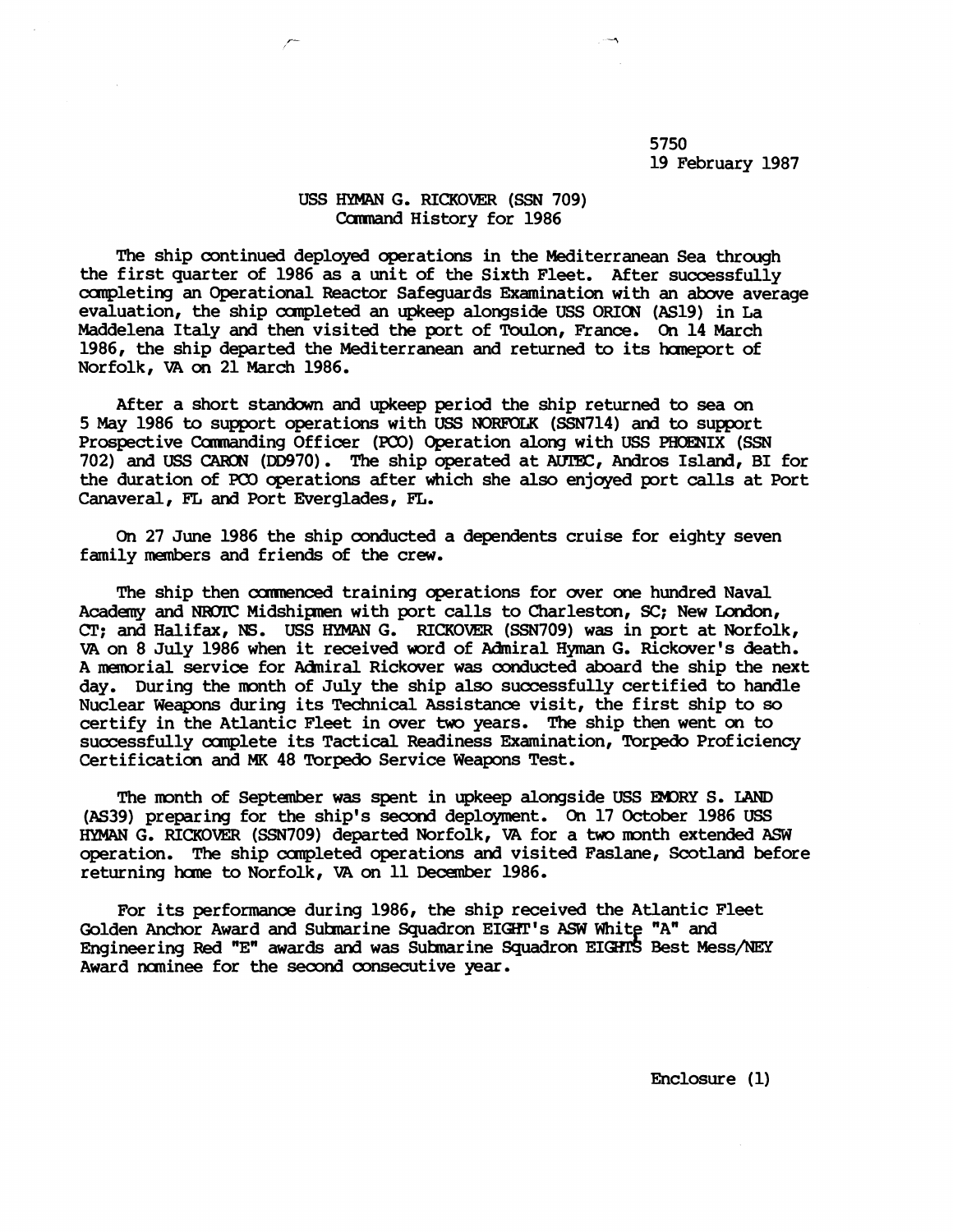**5750 19 February 1987** 

## **PORT VISITS DURING 1986 ARE LISTED BELOW:**

 $\sim$ 

| La Maddalena, Italy   | $7 - 25$ February  |
|-----------------------|--------------------|
| <b>Toulon, France</b> | $8 - 11$ March     |
| Port Canaveral, FL    | $19 - 21$ May      |
| Port Everglades, FL   | $28 - 30$ May      |
| Charleston, SC        | 3 June             |
| New London, CT        | 7 and 13 August    |
| Halifax, Canada       | $10 - 12$ August   |
| Faslane, Scotland     | $24 - 28$ November |
|                       |                    |